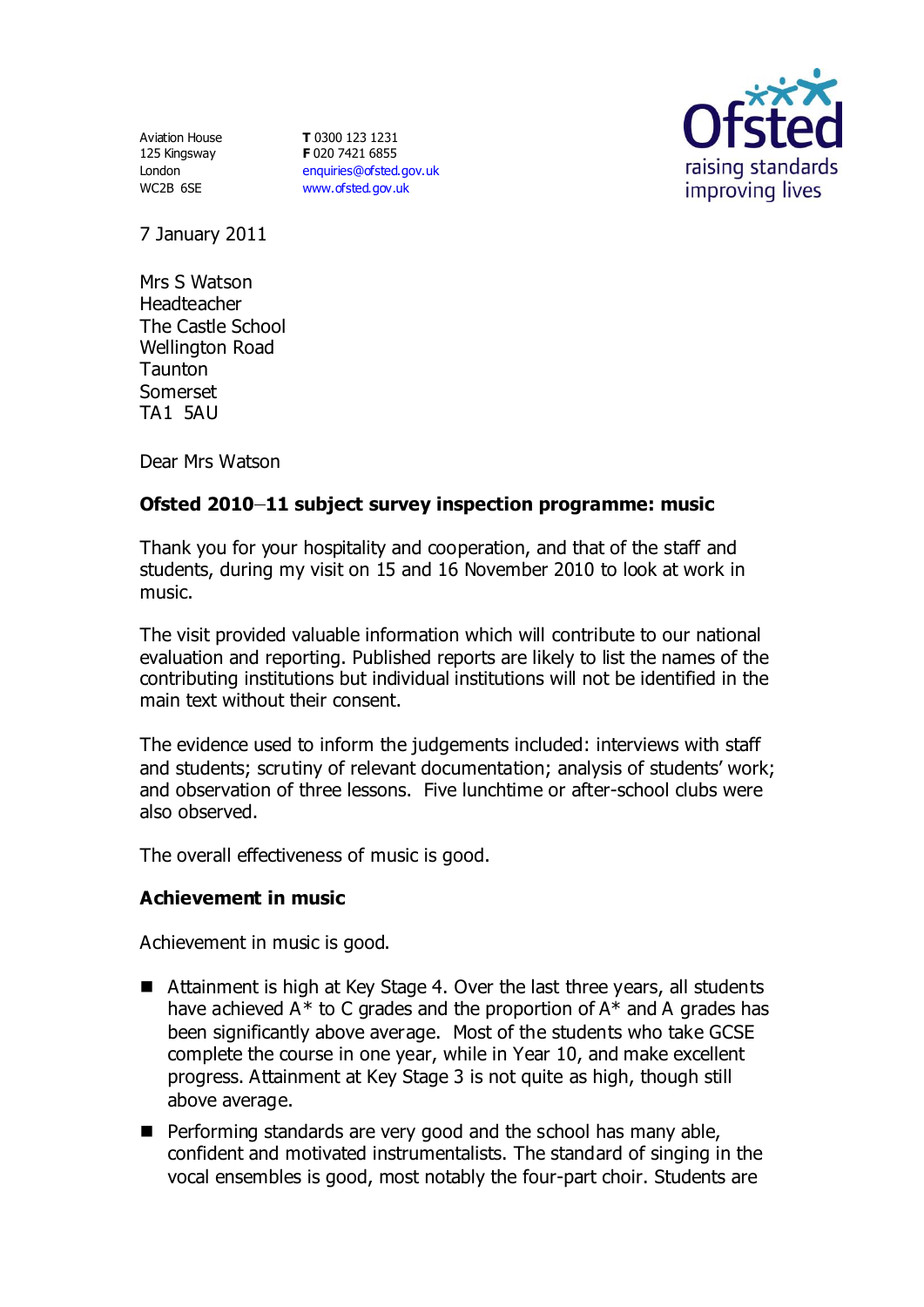appreciative of the many opportunities they receive and single out several special events over recent years as particularly memorable and enjoyable.

- Students have developed good knowledge about important musical aspects, such as structure, instrumentation, effects and styles. They draw on these well to inform their creative work at GCSE. Students have mature attitudes to their composing. They reflect on and discuss their progress and share their ideas and reasoning, explaining, for example, why they have opted for a particular musical feature or amended their original ideas, as opposed to simply describing what they have done.
- Levels of participation are good in extra-curricular music activities and musical performances. A good proportion of students learn instruments either through the school or privately. Many students are very committed and motivated and immerse themselves fully in the work of the music department. However, students with special educational needs and/or disabilities and those who speak English as an additional language are not as involved as the other groups represented in the school.

### **Quality of teaching in music**

The quality of teaching in music is good.

- Teaching in Key Stage 4 is highly effective and an important factor in the very good results at this key stage. Teachers expect high standards in lessons and do not accept anything less, paying rigorous attention to detail. Highly effective, focused questioning is used to clarify, remind, extend and challenge. This enables students to develop a good breadth of musical understanding and an in-depth knowledge of the set works at GCSE. Key musical vocabulary is an integral part of students' learning and they apply this well when discussing their own compositions and performances.
- There is careful attention to aural development and critical listening which is routinely evident in many extra-curricular activities and the teaching in Key Stage 4. Teachers and instrumental teachers, who take ensembles, coach effectively and expect the best from the students in terms of musical accuracy and expression.
- $\blacksquare$  The teaching in Key Stage 3 is not as strong at Key Stage 4. In some lessons, tasks are over-directed by the teachers leading to more limited involvement of the students themselves in formulating their ideas and coming to their own decisions about their compositions. The department gathers useful information on students' achievements when they join the school, including which students are already learning instruments. However, this information, together with information from ongoing assessments, is not always used to provide work at the right level for all students. As a result, those who are proficient in one or more instruments make slower progress in some lessons when the activities they are asked to undertake are too easy for them.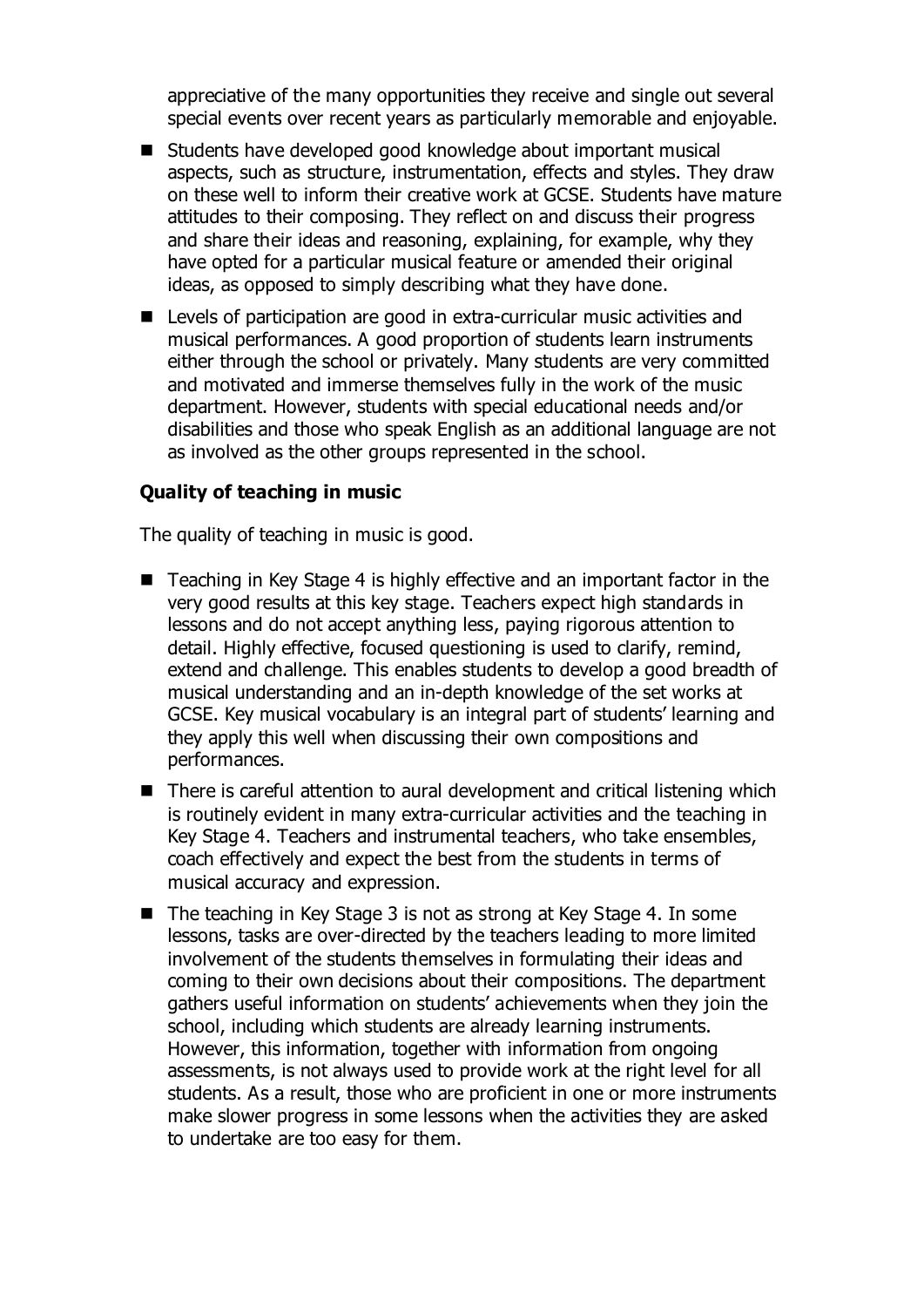# **Quality of the curriculum in music**

The quality of the curriculum in music is good.

- The department organises a very good range of extra-curricular opportunities, encompassing vocal and instrumental ensembles. The music department is a hub of musical activity at lunchtimes and after school. This amounts to a very rich provision for participating students, who appreciate the commitment of the staff and the many opportunities that are open to them to use their skills. These students make good progress in learning how to perform as a member of an ensemble and develop as musicians.
- The Key Stage 4 curriculum is tailored well to students' needs and supports their learning and progress very effectively. The curriculum in Key Stage 3 provides good preparation for Key Stage 4 coursework. However, it does not always fully meet the needs of the most able instrumentalists who are given work that is sometimes too easy, such as very simple notation tasks when they can already read music. The relatively new popular music module in Year 9 is received well by students who enjoy working with recording equipment to create a successful end result.
- **Information and communication technology (ICT) is used to good effect in** Key Stage 4 and its use is developing satisfactorily in Key Stage 3 when some pupils use computers to support their compositions and all have the opportunity to learn some basic sound recording skills. The head of faculty has identified ICT as an ongoing priority for the department and recognises that some of the newer resources have not yet had time to have a full impact on students' learning and progress in Key Stage 3.

#### **Effectiveness of leadership and management in music**

The effectiveness of the leadership and management in music is good.

- The head of faculty has established a successful music department over the years and music has a strong profile in the school. There is no sense of complacency and opportunities are sought to broaden provision further. The steel band which has started this term is a good example. The leadership of the department is energetic and dynamic. Teamwork is effective, and staff are deployed to activities where their different skills can be used to best effect. Some visiting instrumental teachers contribute strongly to the work of the department in rehearsing and directing ensembles.
- The head of department has a good knowledge of the work of the department, gleaned largely through informal monitoring of the provision. This has had a particularly strong impact on attainment at Key Stage 4 and on the extra-curricular provision. However, there has been more limited monitoring of the effectiveness of the provision in Key Stage 3, particularly for the more able students and for those who do not opt to pursue music courses at Key Stage 4.